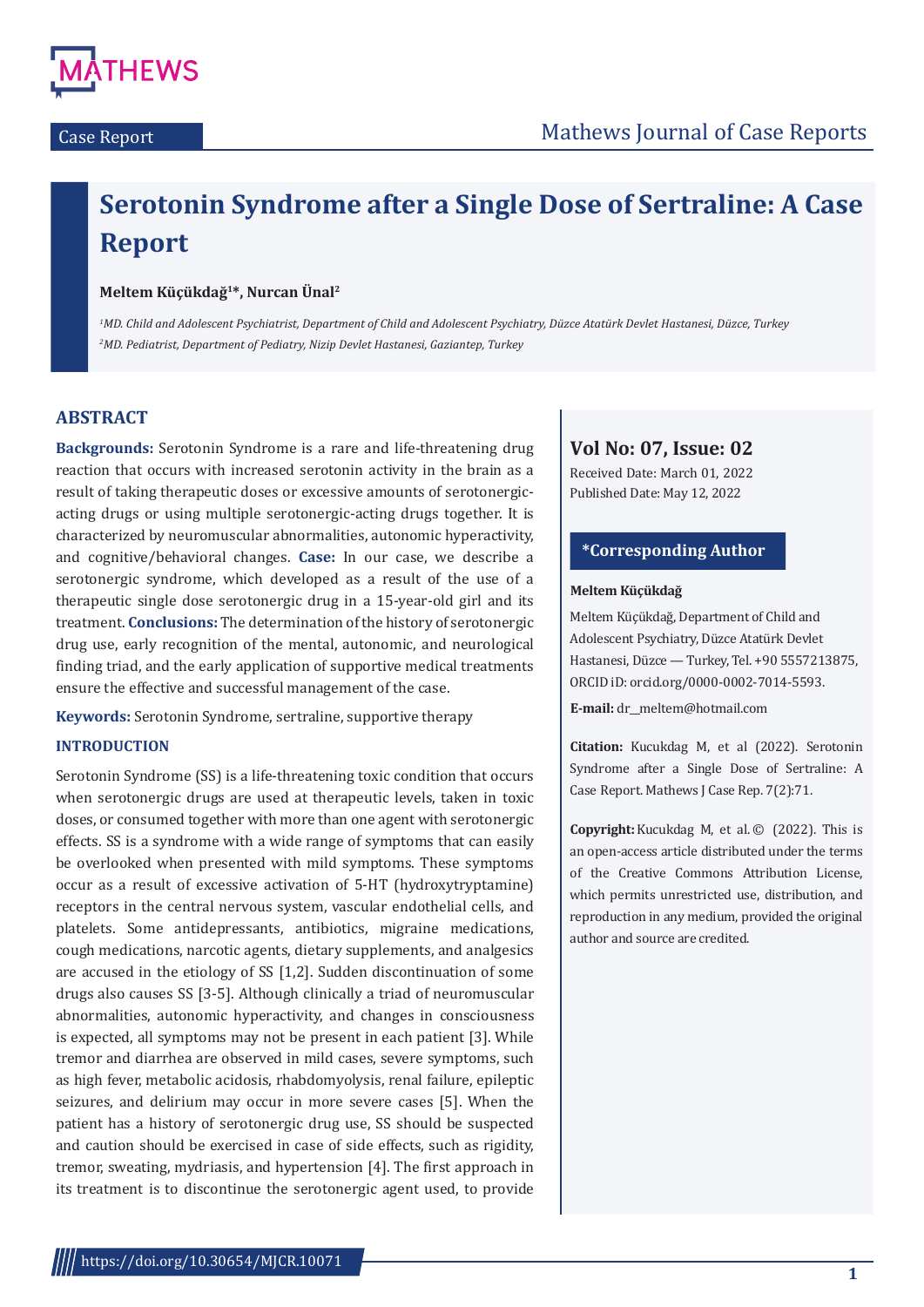intravenous hydration, to give supportive treatments, and to control agitation [2].

We present a case of serotonin syndrome, who received the medication after the diagnosis of major depressive disorder, a condition observed less frequently after the first dose of sertraline 25 mg, and describe the approach to its treatment.

#### **THE CASE PRESENTATION**

A 15-year-old girl was brought to our pediatric emergency department by her mother with complaints of abdominal pain, nausea, weakness in the legs, chills, and shortness of breath. Her medical history revealed the use of Sertraline 25 mg tablets due to a diagnosis of depressive disorder and her complaints started approximately 6 hours after ingesting the first dose. The patient did not have any other drug or substance use history, and she did not have any additional diseases.

The general condition of the patient was moderate to good, conscious, oriented and agitated. The Glasgow Coma Score was rated as 14. In the vital follow-ups, fever was 37.2 ℃, arterial blood pressure was 137/90 mmHg, and heart rate was 97/min. On physical examination, her pupils were isochoric and light reflex was bilaterally reactive. The patient complained of nausea, vomiting, abdominal pain, diarrhea, sweating, tremor, weakness, dizziness, shortness of breath, weakness in the bilateral legs, and inability to walk. In the physical examination, except for tachypnea and loss of muscle strength in the legs, other system examinations were evaluated as normal. The patient's self-care was inadequate, she appeared anxious in the mental state evaluation, but did not demonstrate any psychotic symptoms.

In the initial examinations, the creatine kinase (CK) value was >2150 mg/dl (reference range: 0-145 mg/dl), CK-MB: 56 mg/dl (ref. range: 0-24mg/dl), phosphorus: 5.01 mg/dl (ref. range: 2.5-4.5), AST: 64.5IU/L (0-35IU/L), and the blood gas analysis revealed mild metabolic acidosis (pH: 7.34, pCO2: 41.9 mmHg, HCO3: 20.4 mEq/l). Other blood test results were among the reference values. No pathology was detected in the imaging studies. The medication was discontinued, IV hydration therapy was started, and the Department of Child and Adolescent Psychiatry was consulted with the preliminary diagnosis of 'Serotonin Syndrome'.

In the control blood tests taken at the 24<sup>th</sup> hour of the patient's follow-up, the measurements were: CK 1288 mg/dl, CK-MB 36.5 mg/dl, and blood pH 7.39. The patient's general condition was good; she was conscious, her vitals were stable, and her physical complaints regressed. The patient was discharged with an outpatient check-up appointment.

At the  $48<sup>th</sup>$  and  $72<sup>nd</sup>$  hours of the outpatient clinic controls, it was observed that the general condition of the patient was better, her vitals were stable, and her symptoms regressed further. In addition, CK, CK-MB values were decreased in the control blood tests taken.

Discontinuation of the serotonergic drug, regression of symptoms after IV hydration therapy, complete resolution of all symptoms within one week of follow-up, and regression of values to the normal reference ranges in blood tests supported our diagnosis of "Serotonin Syndrome".

#### **CONCLUSION**

Serotonin Syndrome (SS) is a life-threatening drug reaction resulting from excessive serotonergic activation in the central and peripheral nervous system and is characterized by mental, autonomic, and neuromuscular dysfunctions. More than one serotonergic receptor responsible for this picture has been described in the literature. Of these, 5-HT1A is responsible for sleep regulation, thermoregulation, eating, neural inhibition, depression-related hypoactivation, and anxiety-related hyperactivation; 5-HT1B is responsible for muscle tone and movement; 5-HT2A is responsible for neural excitation, peripheral vasoconstriction, and platelet aggregation; 5-HT2B is responsible for smooth muscle contraction; 5-HT3 is responsible for nausea, vomiting, and anxiety; and 5-HT4 is responsible for gastrointestinal motility [6].

SS is a drug reaction that develops due to taking a serotonergic agent at high doses or using it together with another drug containing serotonin, but rare cases have also been reported in the literature when used at therapeutic doses. Symptoms appear within the first 24 hours after taking the drug, and cases are divided into three as mild, moderate, and severe SS according to the clinical situation [1,6]. Diarrhea and tremor may be seen in mild symptoms, while a course leading to coma and death may be observed in severe cases. Hyperreflexia and clonus being more prominent in the lower extremities are also important in the physical examination. Our case's complaints developed after the first dose of serotonergic drug use in the therapeutic range. The diagnosis of SS was clarified by consulting the child psychiatrist with the preliminary diagnosis of SS as a result of the current anamnesis and physical examination findings.

Neuroleptic malignant syndrome, dystonic reactions, encephalitis, and carcinoid syndrome are considered in the first line in the differential diagnosis of SS, especially in terms of neurological symptoms. The coexistence of hyperreflexia, flushing, and clonus are the most specific findings for SS [7].

Although there is no definitive guideline in the treatment of SS, improvement typically occurs within 24 hours in most cases with early diagnosis, discontinuation of triggering drugs, and early initiation of supportive treatment. However,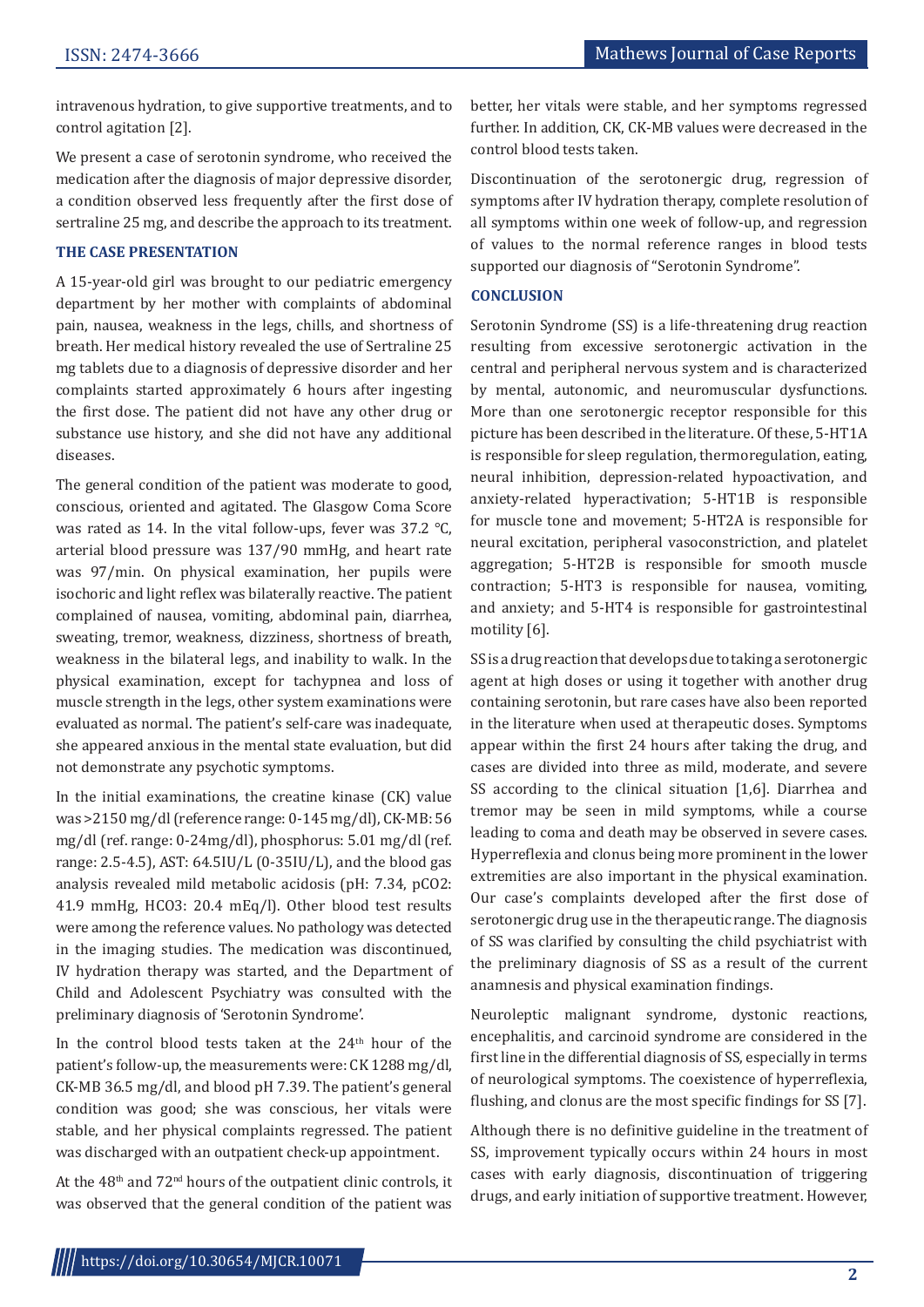the findings may take longer depending on the half-life of the agent used or the state of its active metabolites. Considering the patient's clinical condition in terms of supportive treatments, intravenous hydration, external cooling, use of antihypertensive drugs, and the use of anxiolytic/sedative agents are recommended in agitated patients. In severe cases, mechanical ventilation support should be provided [2,7]. It is reported that benzodiazepine-derived drugs have an important place in the treatment because of their nonspecific inhibition in the serotonergic system [6]. Lorazepam and diazepam can be used as the only treatment option in mild cases due to their effects in treating SS-related myoclonus [8]. Dantrolene can also be preferred in cases unresponsive to benzodiazepines, with severe muscle rigidity and hyperthermia [9]. In severe cases, antiserotonergic agents, such as cyproheptadine and methysergide are used [8,10,11].

The intensity of treatment is proportional to the severity of the symptoms. While discontinuation of the triggering drug and intravenous hydration is sufficient in mild cases, more aggressive treatment may be required in severe cases. In patients with life-threatening hyperthermia and muscle spasms, mechanical ventilation support and sedation may be needed [4,12].

Although many cases report that cyproheptadine, a 5-HT2A antagonist, is successful in antiserotonergic therapy, its use in treatment guidelines has not been finalized yet [13-16]. Atypical antipsychotic drugs with a 5-HT2A antagonist effect can be administered to patients. Olanzapine, which has forms that dissolve in the mouth, is used successfully in treatment, although its mechanism of action is unknown [17]. In severe cases, chlorpromazine, which provides ease of parenteral administration, can also be used [4,18,19].

To control hyperthermia, excessive muscle activity must be eliminated. In severe cases, muscle paralysis should be provided with non-depolarizing drugs, such as vecuronium, and respiratory support should be given to the patient by intubation. Antipyretic agents have no place in the treatment because hyperthermia in SS occurs due to excessive muscle activity independent of the thermoregulatory center [4].

Confusion and changes in consciousness may last for several days, and there is always a risk of death despite treatment [5,18].

Serotonin Syndrome may come to mind more frequently when more than one serotonergic agent is used, and patients with low-dose or single drug use or with milder clinical symptoms may be overlooked. Case reports of single-dose drug use are very rare in the literature. In a case report, a case of SS induced by 30 mg/day of duloxetine was reported [20]. It has been reported that the occurrence of serotonin syndrome with the first use and low dose SSRI may be due to the absence/lowness of congenital liver enzyme activity or hypersensitivity in the receptors [21].

Recognition of the clinic of serotonin syndrome is significant due to the increase in the frequency of depression in adolescence and the widespread use of antidepressant drugs. Therefore, detailed questioning of the drugs used is necessary for early diagnosis and intervention. As a result, the determination of the history of serotonergic drug use, early recognition of the mental, autonomic, and neurological finding triad, and the early application of supportive medical treatments ensured the effective and successful management of the case.

### **REFERENCES**

- 1. Jones D, Story DA. (2005). Serotonin syndrome and the anaesthetist. Anaesth Intensive Care. 33(2):181-187.
- 2. Gaffney RR, Schreibman IR. (2015). Serotonin syndrome in a patient on trazodone and duloxetine who received fentanyl following a percutaneous liver biopsy. Case Rep Gastroenterol. 9(2):132-136.
- 3. Birmes P, Coppin D, Schmitt L, Lauque D. (2003). Serotonin syndrome: a brief review. CMAJ. 168(11):1439-1442.
- 4. Boyer EW, Shannon M. (2005). The serotonin syndrome. N Engl J Med. 352(11):1112-1120.
- 5. Sternbach H. (1991). The serotonin syndrome. Am J Psychiatry. 148(6):705-713.
- 6. Frank C. (2008). Recognition and treatment of serotonin syndrome. Can Fam Physician. 54(7):988-992.
- 7. Grenha J, Garrido A, Brito H, Oliveira MJ, Santos F. (2013). Serotonin syndrome after sertraline overdose in a child: a case report. Case Reports in Pediatrics. 2013:897902.
- 8. Brown TM, Skop BP, Mareth TR. (1996). Pathophysiology and management of the serotonin syndrome. Ann Pharmacother. 30(5):527-533.
- 9. Martin TG. (1996). Serotonin syndrome. Ann Emerg Med. 28(5):520-526.
- 10. Sporer KA. (1995). The serotonin syndrome. Implicated drugs, pathophysiology and management. Drug Saf. 13(2):94-104.
- 11. Lappin RI, Auchincloss EL. (1994). Treatment of the serotonin syndrome with cyproheptadine. N Engl J Med. 331(15):1021-1022.
- 12. Radomski J, Dursun S, Reveley M, Kutcher S. (2000). An exploratory approach to the serotonin syndrome: an update of clinical phenomenology and revised diagnostic criteria. Med Hypotheses. 55(3):218-224.